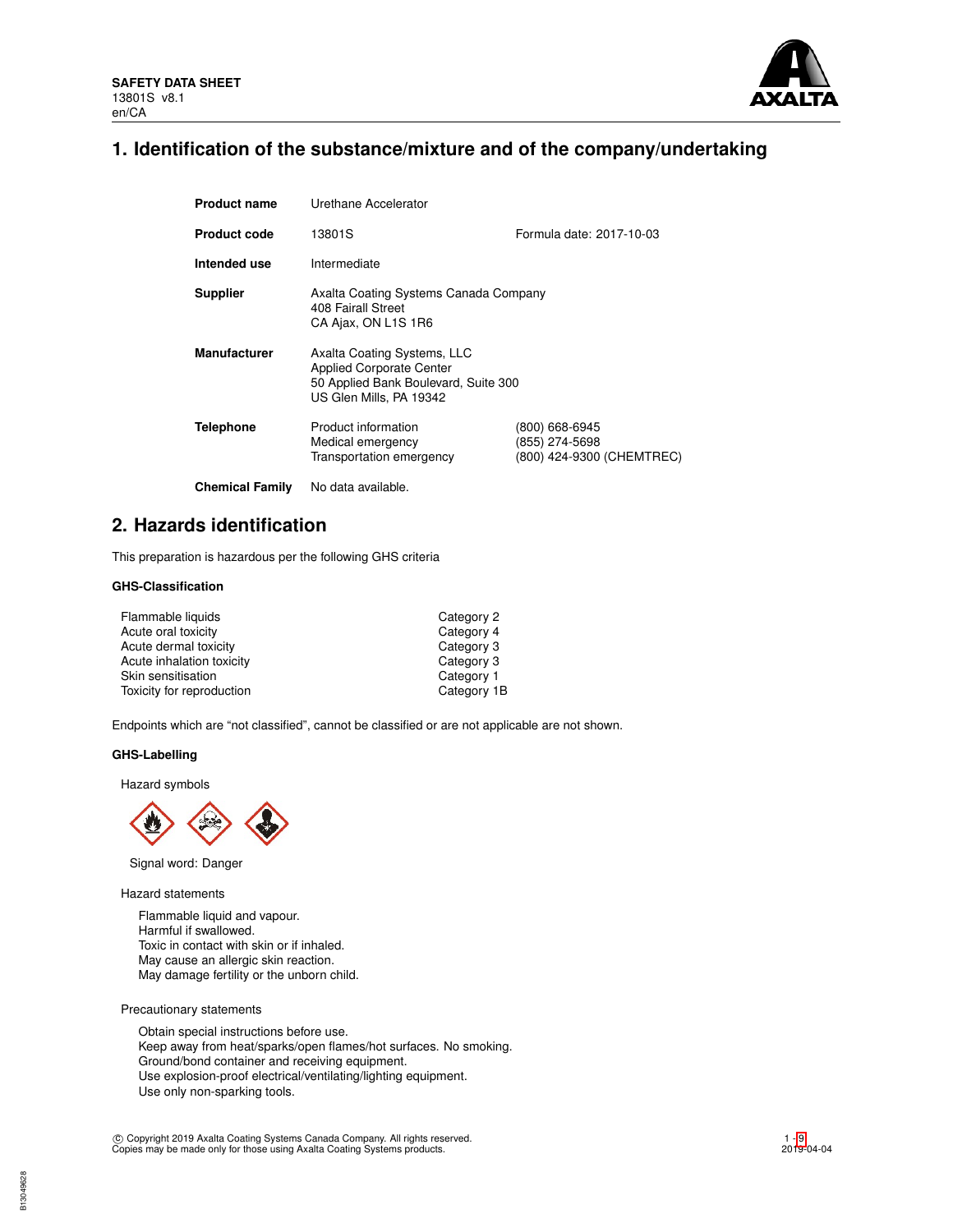

Take precautionary measures against static discharge. Avoid breathing dust/ vapours/ spray. Do not eat, drink or smoke when using this product. Use only outdoors or in a well-ventilated area. Contaminated work clothing should not be allowed out of the workplace. Wear protective gloves/protective clothing/eye protection/face protection. IF SWALLOWED: Immediately call a POISON CENTER/doctor. IF ON SKIN: Wash with plenty of soap and water. IF ON SKIN (or hair): Remove/ Take off immediately all contaminated clothing. Rinse skin with water/ shower. IF INHALED: Remove person to fresh air and keep comfortable for breathing. IF exposed or concerned: Get medical advice/ attention. Specific treatment (see supplemental first aid instructions on this label). If skin irritation or rash occurs: Get medical advice/ attention. Store in a well-ventilated place. Keep container tightly closed. Store locked up. Dispose of contents/container in accordance with local regulations. Take off immediately all contaminated clothing and wash it before reuse.

### **Other hazards which do not result in classification**

Intentional misuse by deliberately concentrating and inhaling the contents may be harmful or fatal.

**The following percentage of the mixture consists of ingredient(s) with unknown acute toxicity:**  $0 %$ 

# **3. Composition/information on ingredients**

Mixture of synthetic resins and solvents

### **Components**

| CAS-No.  | Chemical name         | Concentration |
|----------|-----------------------|---------------|
| 123-54-6 | 2,4-pentanedione      | $80 - 100\%$  |
| 77-58-7  | Dibutyl tin dilaurate | $0.1 - 1.0\%$ |

Actual concentration ranges withheld as a trade secret. Non-regulated ingredients 0.0 - 0.1%

# **4. First aid measures**

### **Eye contact**

Remove contact lenses. Irrigate copiously with clean, fresh water for at least 15 minutes, holding the eyelids apart. Seek medical advice.

### **Skin contact**

Do NOT use solvents or thinners. Take off all contaminated clothing immediately. Wash skin thoroughly with soap and water or use recognized skin cleanser. If skin irritation persists, call a physician.

### **Inhalation**

Avoid inhalation of vapour or mist. Move to fresh air in case of accidental inhalation of vapours. If breathing is irregular or stopped, administer artificial respiration. If unconscious place in recovery position and seek medical advice. If symptoms persist, call a physician.

### **Ingestion**

If swallowed, seek medical advice immediately and show this safety data sheet (SDS) or product label. Do NOT induce vomiting. Keep at rest.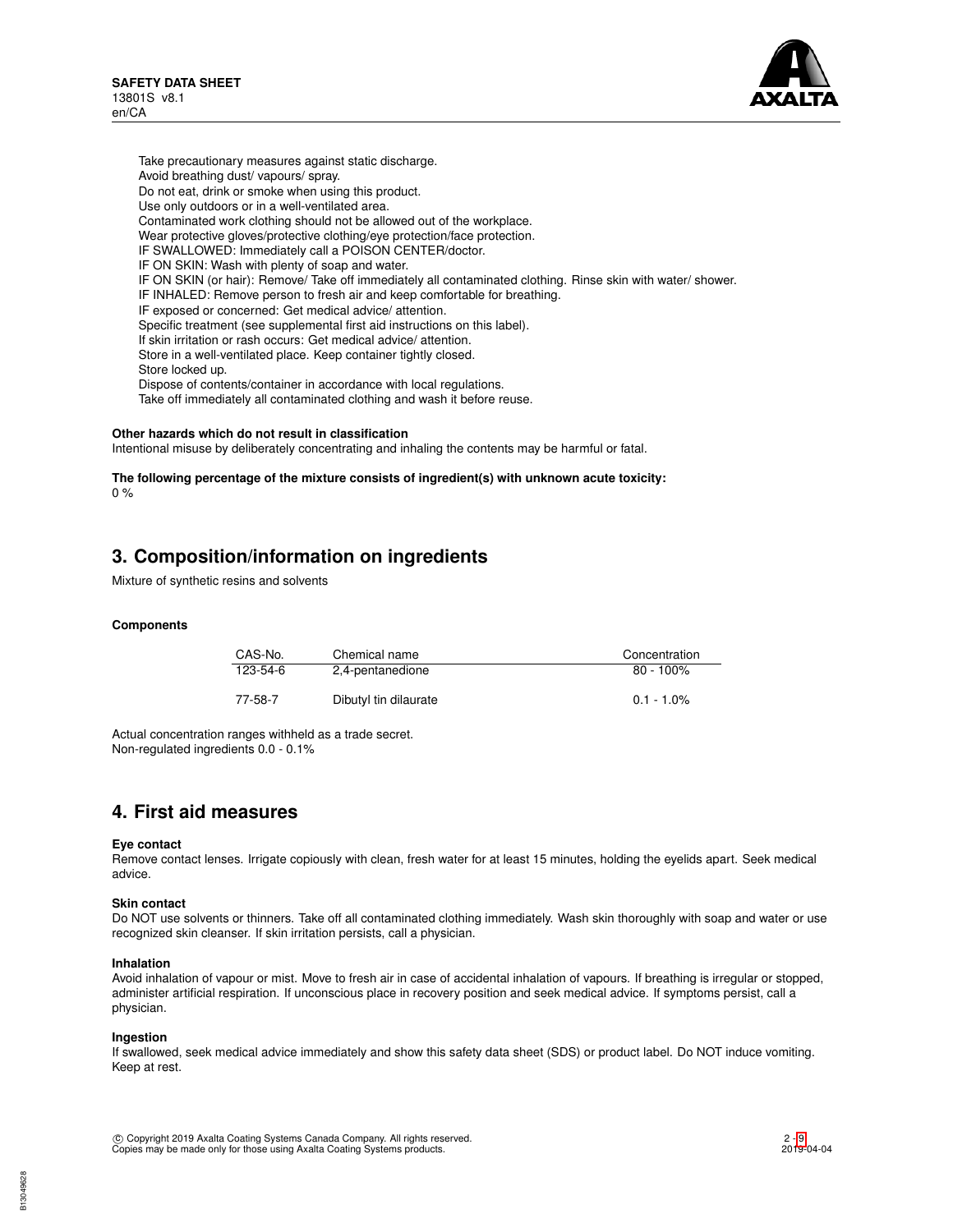

### **Most Important Symptoms/effects, acute and delayed**

#### **Inhalation**

May cause nose and throat irritation. May cause nervous system depression characterized by the following progressive steps: headache, dizziness, nausea, staggering gait, confusion, unconsciousness. Reports have associated repeated and prolonged overexposure to solvents with permanent brain and nervous system damage. If this product mixed with an isocyanate activator/hardener (see SDS for the activator), the following health effects may apply: Exposure to isocyanates may cause respiratory sensitization. This effect may be permanent. Symptoms include an asthma-like reaction with shortness of breath, wheezing, cough or permanent lung sensitization. This effect may be delayed for several hours after exposure. Repeated overexposure to isocyanates may cause a decrease in lung function, which may be permanent. Individuals with lung or breathing problems or prior reactions to isocyanates must not be exposed to vapors or spray mist of this product.

## **Ingestion**

May result in gastrointestinal distress.

### **Skin or eye contact**

May cause irritation or burning of the eyes. Repeated or prolonged liquid contact may cause skin irritation with discomfort and dermatitis. If this product is mixed with an isocvanate. Skin contact may cause sensitization. If this product is mixed with an isocyanate, skin contact may cause sensitization.

### **Indication of Immediate medical attention and special treatment needed if necessary**

No data available on the product. See section 3 and 11 for hazardous ingredients found in the product.

# **5. Firefighting measures**

### **Suitable extinguishing media**

Universal aqueous film-forming foam, Carbon dioxide (CO2), Dry chemical

# **Extinguishing media which shall not be used for safety reasons**

High volume water jet

## **Hazardous combustion products**

CO, CO2, smoke, and oxides of any heavy metals that are reported in "Composition, Information on Ingredients" section.

### **Fire and Explosion Hazards**

Flammable liquid. Vapor/air mixture will burn when an ignition source is present.

### **Special Protective Equipment and Fire Fighting Procedures**

Full protective flameproof clothing should be worn as appropriate. Wear self-contained breathing apparatus for firefighting if necessary. In the event of fire, cool tanks with water spray. Do not allow run-off from fire fighting to enter public sewer systems or public waterways.

# **6. Accidental release measures**

### **Procedures for cleaning up spills or leaks**

Ventilate area. Remove sources of ignition. Prevent skin and eye contact and breathing of vapor. If the material contains, or is mixed with an isocyanate activator/hardener: Wear a positive-pressure, supplied-air respirator (NIOSH approved TC-19C), eye protection, gloves and protective clothing. Pour liquid decontamination solution over the spill and allow to sit at least 10 minutes. Typical decontamination solutions for isocyanate containing materials are: 20% Surfactant (Tergitol TMN 10) and 80% Water OR 0 -10% Ammonia, 2-5% Detergent and Water (balance) Pressure can be generated. Do not seal waste containers for 48 hours to allow C02 to vent. After 48 hours, material may be sealed and disposed of properly. If material does not contain or is not mixed with an isocyanate activator/hardener: Wear a properly fitted air-purifying respirator with organic vapor cartridges (NIOSH approved TC-23C), eye protection, gloves and protective clothing. Confine, remove with inert absorbent, and dispose of properly.

### **Environmental precautions**

Do not let product enter drains. Notify the respective authorities in accordance with local law in the case of contamination of rivers, lakes or waste water systems.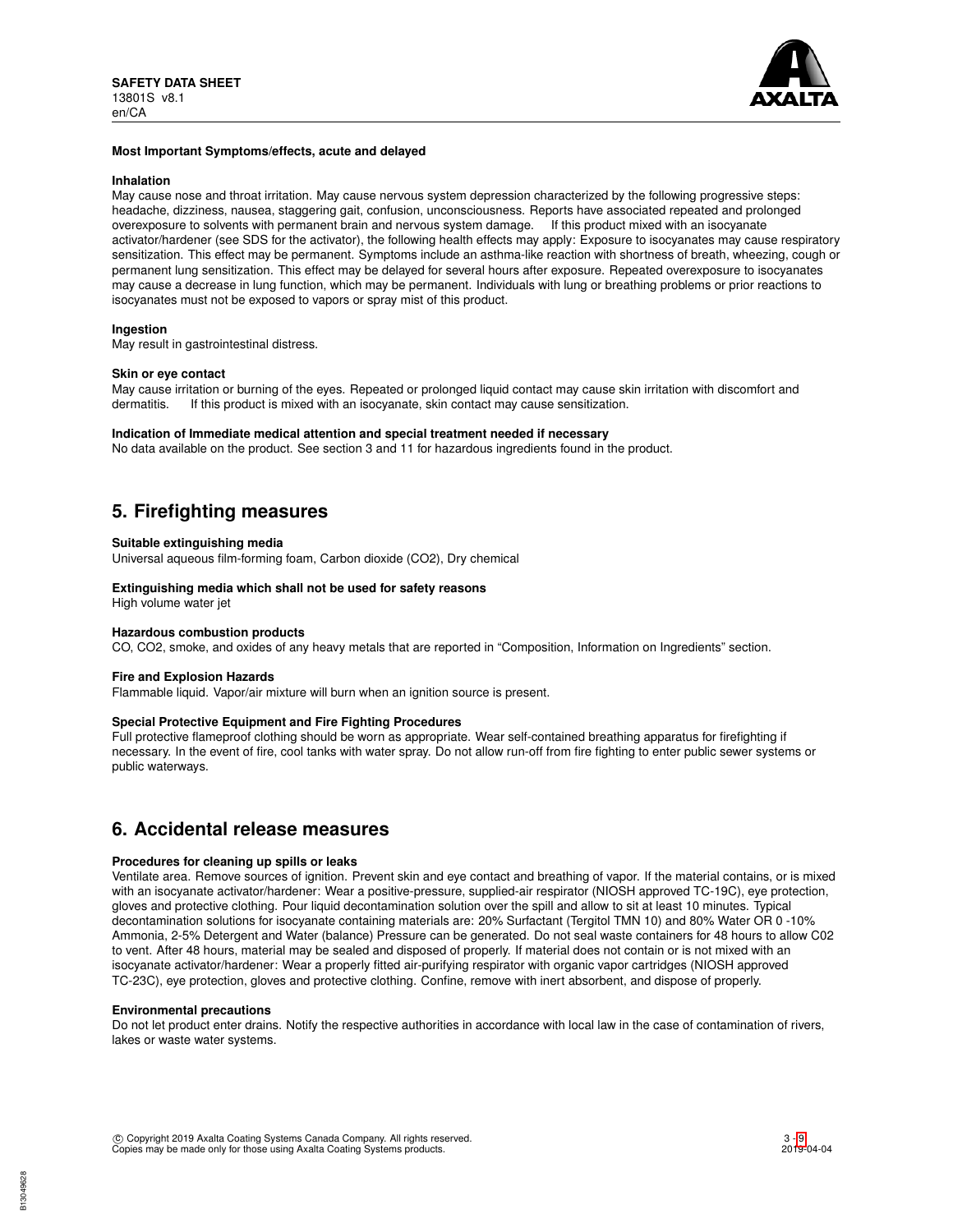

# **7. Handling and storage**

# **Precautions for safe handling**

Observe label precautions. Keep away from heat, sparks, flame, static discharge and other sources of ignition. VAPORS MAY CAUSE FLASH FIRE. Close container after each use. Ground containers when pouring. Do not transfer contents to bottles or unlabeled containers. Wash thoroughly after handling and before eating or smoking. Do not store above 49 °C (120 °F). If material is a coating: do not sand, flame cut, braze or weld dry coating without a NIOSH approved air purifying respirator with particulate filters or appropriate ventilation , and gloves. Combustible dust clouds may be created where operations produce fine material (dust). Avoid formation of significant deposits of material as they may become airborne and form combustible dust clouds. Build up of fine material should be cleaned using gentle sweeping or vacuuming in accordance with best practices. Cleaning methods (e.g. compressed air) which can generate potentially combustible dust clouds should not be used.

## **Advice on protection against fire and explosion**

Solvent vapours are heavier than air and may spread along floors. Vapors may form explosive mixtures with air and will burn when an ignition source is present. Always keep in containers of same material as the original one. Never use pressure to empty container: container is not a pressure vessel. The accumulation of contaminated rags may result in spontaneous combustion. Good housekeeping standards and regular safe removal of waste materials will minimize the risks of spontaneous combustion and other fire hazards.

## **Storage**

### **Requirements for storage areas and containers**

Observe label precautions. Store in a dry, well ventilated place away from sources of heat, ignition and direct sunlight. No smoking. Prevent unauthorized access. Containers which are opened must be carefully resealed and kept upright to prevent leakage.

### **Advice on common storage**

Store separately from oxidizing agents and strongly alkaline and strongly acidic materials.

# **8. Exposure controls/personal protection**

### **Engineering controls and work practices**

Provide adequate ventilation.This should be achieved by a good general extraction and -if practically feasible- by the use of a local exhaust ventilation.If these are not sufficient to maintain concentrations of particulates and solvent vapour below the OEL, suitable respiratory protection must be worn.

### **National occupational exposure limits**

| CAS-No.  | Chemical name         | Source Time             | Tvpe       | Value                                                   | Note |
|----------|-----------------------|-------------------------|------------|---------------------------------------------------------|------|
| 123-54-6 | 2,4-pentanedione      | ACGIH 8 hr              | TWA        | 25 ppm                                                  | Skin |
| 77-58-7  | Dibutyl tin dilaurate | ACGIH 8 hr<br>OSHA 8 hr | TWA<br>TWA | $0.1 \,\mathrm{mag/m3}$ Sn<br>$0.1 \,\mathrm{mq/m3}$ Sn |      |

### **Glossary**

CEIL Ceiling exposure limit

STEL Short term exposure limit<br>TWA Time weighted average

Time weighted average

TWAE Time-Weighted Average

### **Protective equipment**

Personal protective equipment should be worn to prevent contact with eyes, skin or clothing.

# **Respiratory protection**

Do not breathe vapors or mists. When this product is used with an isocyanate activator/hardener, wear a positive-pressure, supplied-air respirator (NIOSH approved TC-19C) while mixing activator/hardener with paint, during application and until all vapors and spray mist are exhausted. If product is used without isocyanate activator/hardener, a properly fitted air-purifying respirator with organic vapor cartridges (NIOSH TC-23C) and particulate filter (NIOSH TC-84A) may be used. Follow respirator manufacturer's directions for respirator use. Do not permit anyone without protection in the painting area. Refer to the hardener/activator label instructions and SDS for further information. Individuals with history of lung or breathing problems or prior reaction to isocyanates should not use or be exposed to this product if mixed with isocyanate activators/hardeners.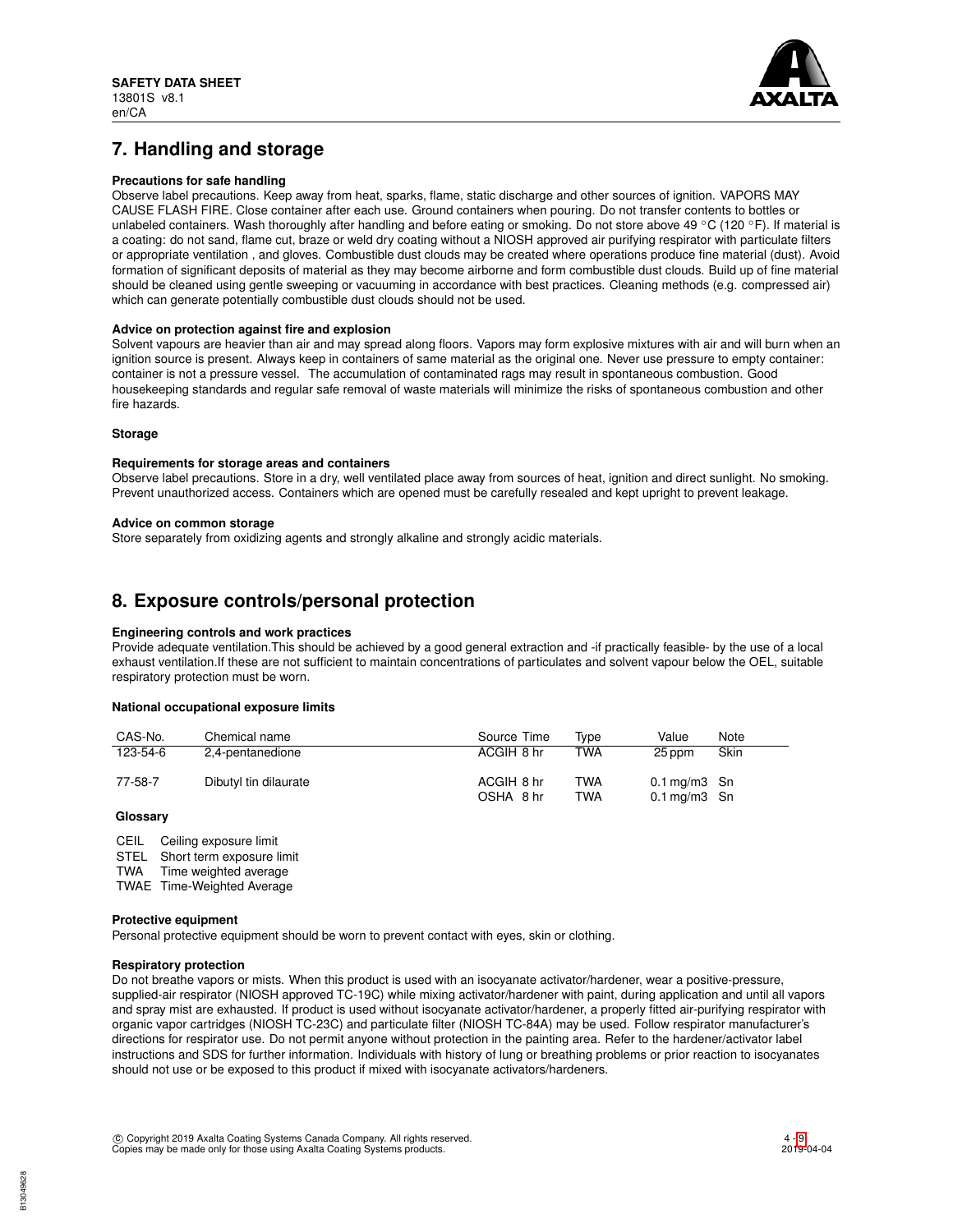**SAFETY DATA SHEET** 13801S v8.1 en/CA



# **Eye protection**

Desirable in all industrial situations. Goggles are preferred to prevent eye irritation. If safety glasses are substituted, include splash guard or side shields.

# **Skin and body protection**

Neoprene gloves and coveralls are recommended.

# **Hygiene measures**

Wash skin thoroughly with soap and water or use recognized skin cleanser. Do NOT use solvents or thinners.

## **Environmental exposure controls**

Do not let product enter drains.

# **9. Physical and chemical properties**

### **Appearance**

**Form:** liquid **Colour:** clear

| Flash point | $ 34^{\circ}$ C |  |
|-------------|-----------------|--|
|             |                 |  |

| Lower Explosive Limit                          | 1.7%                      |                  |
|------------------------------------------------|---------------------------|------------------|
| <b>Upper Explosive Limit</b>                   | 11.6%                     |                  |
| Evaporation rate                               | Slower than Ether         |                  |
| Vapor pressure of principal solvent            | 9.0 hPa                   |                  |
| Solubility of Solvent In Water                 | appreciable               |                  |
| Vapor density of principal solvent $(Air = 1)$ | 3.5                       |                  |
| Approx. Boiling Range                          | 135 ° C                   |                  |
| Approx. Freezing Range                         | Not applicable.           |                  |
| Gallon Weight (lbs/gal)                        | 8.14                      |                  |
| <b>Specific Gravity</b>                        | 0.98                      |                  |
| Percent Volatile By Volume                     | 99.75%                    |                  |
| Percent Volatile By Weight                     | 99.73%                    |                  |
| Percent Solids By Volume                       | 0.25%                     |                  |
| Percent Solids By Weight                       | 0.27%                     |                  |
| pH (waterborne systems only)                   | No data available.        |                  |
| Partition coefficient: n-octanol/water         | No data available         |                  |
| Ignition temperature                           | $350\,^{\circ}\mathrm{C}$ | <b>DIN 51794</b> |
| Decomposition temperature                      | Not applicable.           |                  |
| Viscosity (23 $\mathrm{^{\circ}C}$ )           | Not applicable.           | ISO 2431-1993    |
|                                                |                           |                  |

# **10. Stability and reactivity**

# **Stability**

Stable

## **Conditions to avoid**

Stable under recommended storage and handling conditions (see section 7).

#### **Materials to avoid**

None reasonably foreseeable.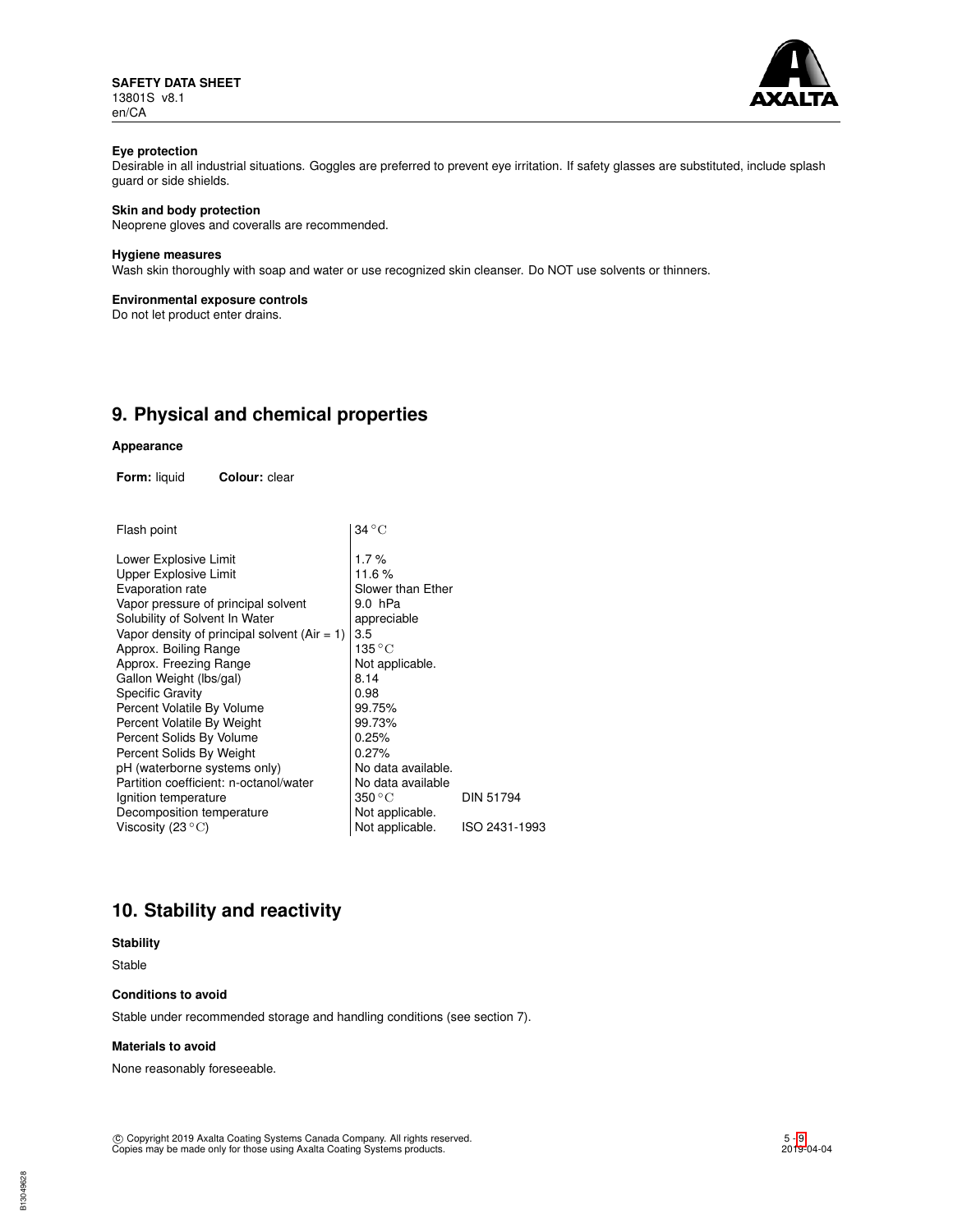

## **Hazardous decomposition products**

When exposed to high temperatures may produce hazardous decomposition products such as carbon monoxide and dioxide, smoke, oxides of nitrogen.

### **Hazardous Polymerization**

Will not occur.

### **Sensitivity to Static Discharge**

Solvent vapors in air may explode if static grounding and bonding is not used during transfer of this product.

### **Sensitivity to Mechanical Impact**

None known.

# **11. Toxicological information**

#### **Information on likely routes of exposure**

#### **Inhalation**

May cause nose and throat irritation. May cause nervous system depression characterized by the following progressive steps: headache, dizziness, nausea, staggering gait, confusion, unconsciousness. Reports have associated repeated and prolonged overexposure to solvents with permanent brain and nervous system damage. If this product mixed with an isocyanate activator/hardener (see SDS for the activator), the following health effects may apply: Exposure to isocyanates may cause respiratory sensitization. This effect may be permanent. Symptoms include an asthma-like reaction with shortness of breath, wheezing, cough or permanent lung sensitization. This effect may be delayed for several hours after exposure. Repeated overexposure to isocyanates may cause a decrease in lung function, which may be permanent. Individuals with lung or breathing problems or prior reactions to isocyanates must not be exposed to vapors or spray mist of this product.

### **Ingestion**

May result in gastrointestinal distress.

#### **Skin or eye contact**

May cause irritation or burning of the eyes. Repeated or prolonged liquid contact may cause skin irritation with discomfort and dermatitis.

## **Delayed and immediate effects and also chronic effects from short and long term exposure:**

| <b>Acute oral toxicity</b>                                                    |                             |  |
|-------------------------------------------------------------------------------|-----------------------------|--|
|                                                                               | 2,4-pentanedione Category 4 |  |
| Acute dermal toxicity                                                         |                             |  |
|                                                                               | 2,4-pentanedione Category 3 |  |
| <b>Acute inhalation toxicity</b>                                              |                             |  |
|                                                                               | 2.4-pentanedione Category 3 |  |
| % of unknown composition: 0 %                                                 |                             |  |
| Skin corrosion/irritation<br>Not classified according to GHS criteria         |                             |  |
| Serious eye damage/eye irritation<br>Not classified according to GHS criteria |                             |  |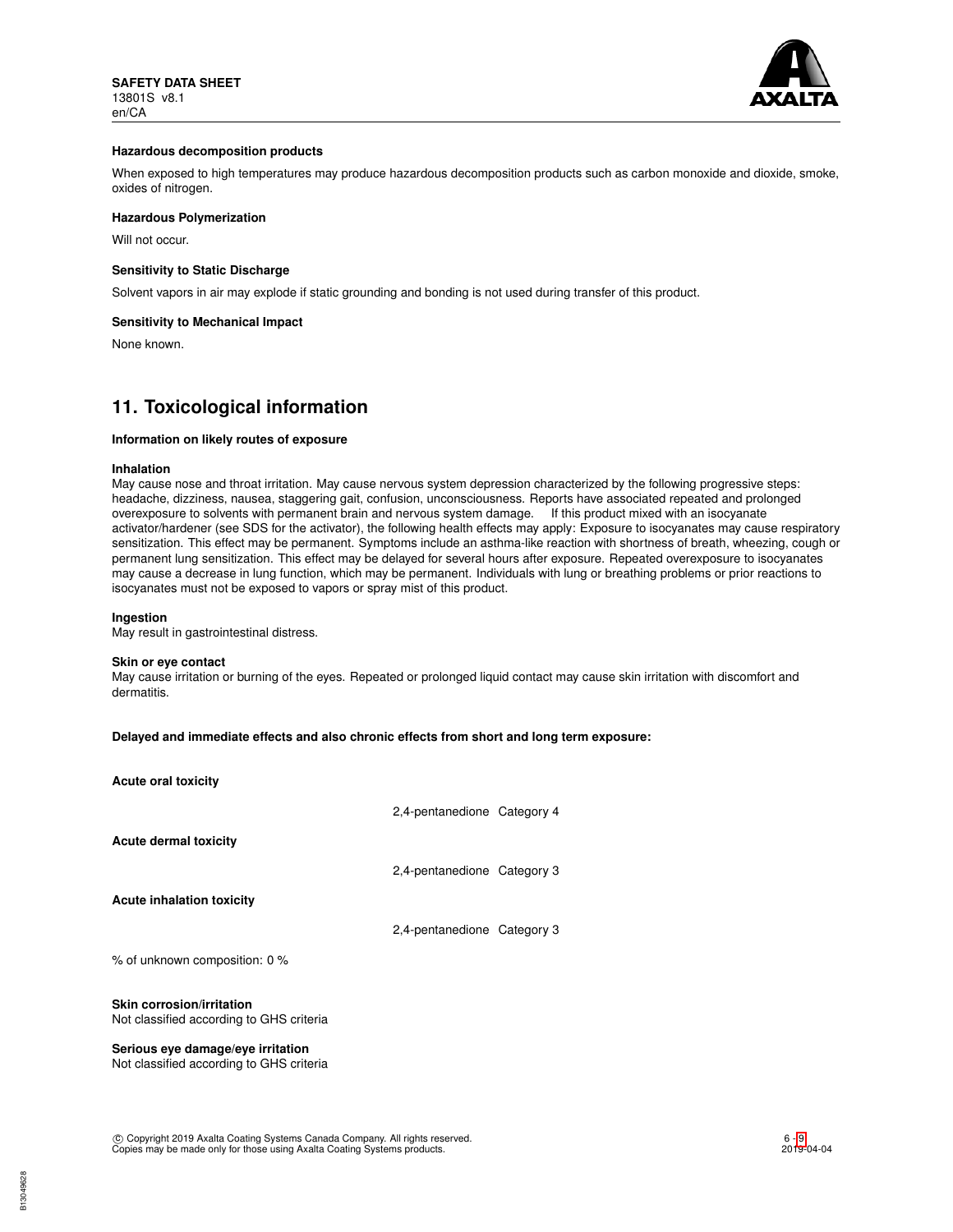**SAFETY DATA SHEET** 13801S v8.1 en/CA



#### **Respiratory sensitisation** Not classified according to GHS criteria

### **Skin sensitisation**

Dibutyl tin dilaurate Category 1

# **Germ cell mutagenicity**

Not classified according to GHS criteria

# **Carcinogenicity**

Not classified according to GHS criteria

# **Toxicity for reproduction**

Dibutyl tin dilaurate Category 1B

**Target Organ Systemic Toxicant - Single exposure** Not classified according to GHS criteria

### **Target Organ Systemic Toxicant - Repeated exposure** Not classified according to GHS criteria

# **Aspiration toxicity**

Not classified according to GHS criteria

### **Numerical measures of toxicity (acute toxicity estimation (ATE),etc. )** No information available.

## **Symptoms related to the physical, chemical and toxicological characteristics**

Exposure to component solvents vapours concentration in excess of the stated occupational exposure limit may result in adverse health effect such as mucous membrane and respiratory system irritation and adverse effect on kidney, liver and central nervous system. Symptoms and signs include headache, dizziness, fatigue, muscular weakness, drowsiness and in extreme cases, loss of consciousness. Through skin resorbtion, solvents can cause some of the effects described here. Repeated or prolonged contact with the preparation may cause removal of natural fat from the skin resulting in non-allergic contact dermatitis and absorption through the skin. The liquid splashed in the eyes may cause irritation and reversible damage.

# **12. Ecological information**

There are no data available on the product itself. The product should not be allowed to enter drains or watercourses.

# **13. Disposal considerations**

# **Provincial Waste Classification**

Check appropriate provincial and local waste disposal regulations for proper classifications.

# **Waste Disposal Method**

Do not allow material to contaminate ground water systems. Incinerate or otherwise dispose of waste material in accordance with Federal, State, Provincial, and local requirements. Do not incinerate in closed containers.

# **14. Transport information**

**International transport regulations**

# **IMDG (Sea transport)** UN number: 1263<br>Proper shipping name: PAIN PAINT RELATED MATERIAL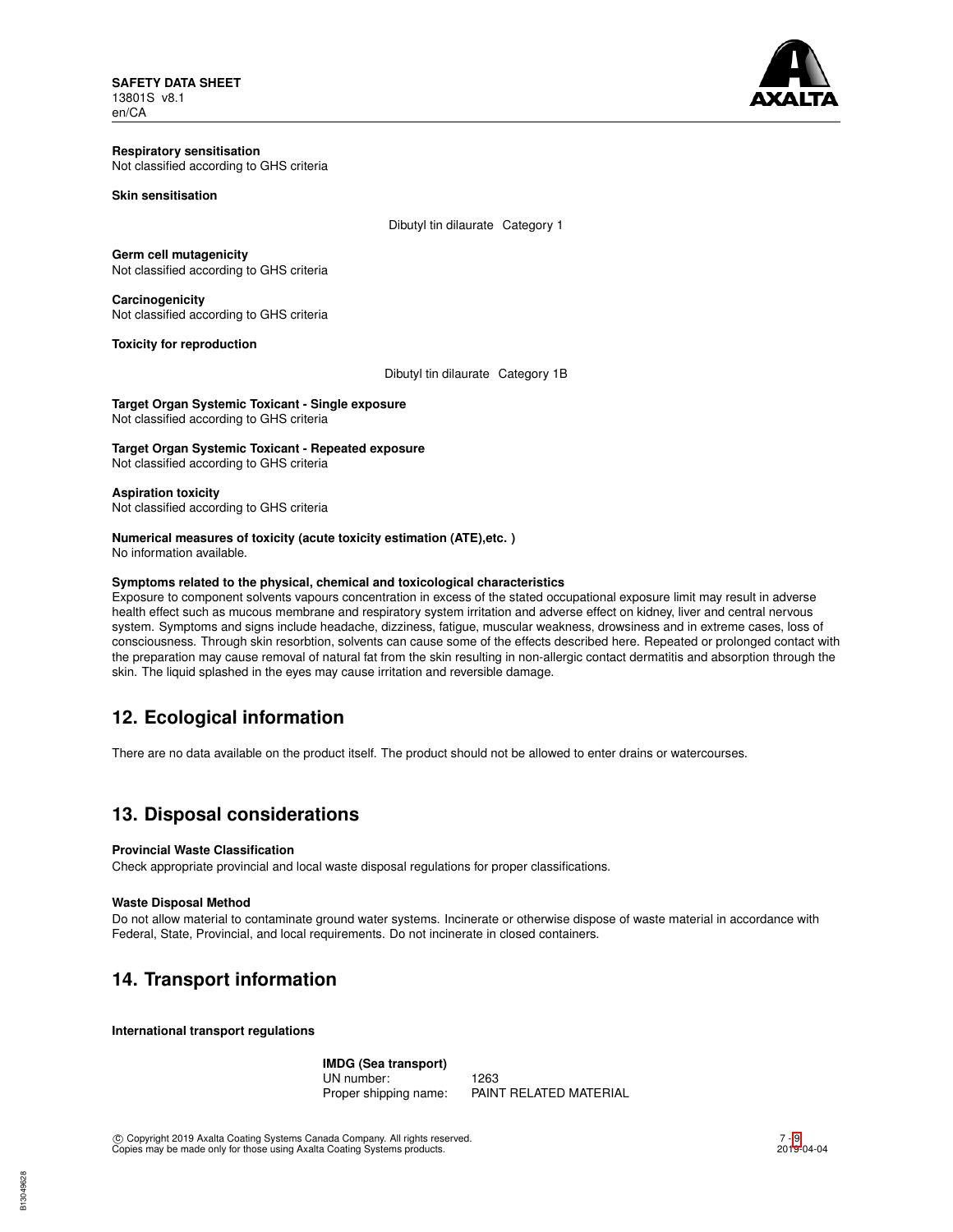

| Hazard Class:<br>Subsidiary Hazard Class: Not applicable.<br>Packing group:<br>Marine Pollutant: | 3<br>Ш<br>no           |
|--------------------------------------------------------------------------------------------------|------------------------|
| <b>ICAO/IATA (Air transport)</b>                                                                 |                        |
| UN number:                                                                                       | 1263                   |
| Proper shipping name:                                                                            | PAINT RELATED MATERIAL |
| Hazard Class:                                                                                    | 3                      |
| Subsidiary Hazard Class: Not applicable.                                                         |                        |
| Packing group:                                                                                   | Ш                      |
| TDG                                                                                              |                        |
| UN number:                                                                                       | 1263                   |
| Proper shipping name:                                                                            | PAINT RELATED MATERIAL |
| Hazard Class:                                                                                    | 3                      |
| Subsidiary Hazard Class: Not applicable.                                                         |                        |
| Packing group:                                                                                   | Ш                      |

# **Matters needing attention for transportation**

Confirm that there is no breakage, corrosion, or leakage from the container before shipping. Be sure to prevent damage to cargo by loading so as to avoid falling, dropping, or collapse. Ship in appropriate containers with denotation of the content in accordance with the relevant statutes and rules.

# **15. Regulatory information**

## **TSCA Status**

In compliance with TSCA Inventory requirements for commercial purposes.

# **DSL Status**

All components of the mixture are listed on the DSL.

# **Photochemical Reactivity**

Non-photochemically reactive

# **Regulatory information**

| CAS # Ingredient              |    |       | 302 TPQ RQ 311/312 | -313 | RQ(lbs) HAP |  |
|-------------------------------|----|-------|--------------------|------|-------------|--|
| 123-54-6 2,4-pentanedione     |    |       | NR NR A.C.F        | N.   | NR N        |  |
| 77-58-7 Dibutyl tin dilaurate | N. | NR NR | <b>NA</b>          | N    | NR N        |  |

## **Key:**

| <b>EPCRA</b>       |                                                                                                                                                                                                | Emergency Planning and Community Right-to-know Act (aka Title III, SARA) |
|--------------------|------------------------------------------------------------------------------------------------------------------------------------------------------------------------------------------------|--------------------------------------------------------------------------|
| 302                | Extremely hazardous substances                                                                                                                                                                 |                                                                          |
| 311/312 Categories | $F =$ Fire Hazard<br>$R =$ Reactivity Hazard<br>$P =$ Pressure Related Hazard                                                                                                                  | $A = Acute$ Hazard<br>$C =$ Chronic Hazard                               |
| 313 Information    | Section 313 Supplier Notification - The chemicals listed above with<br>a 'Y' in the 313 column are subject to reporting requirements of<br>Section 313 of the Emergency Planning and Community |                                                                          |